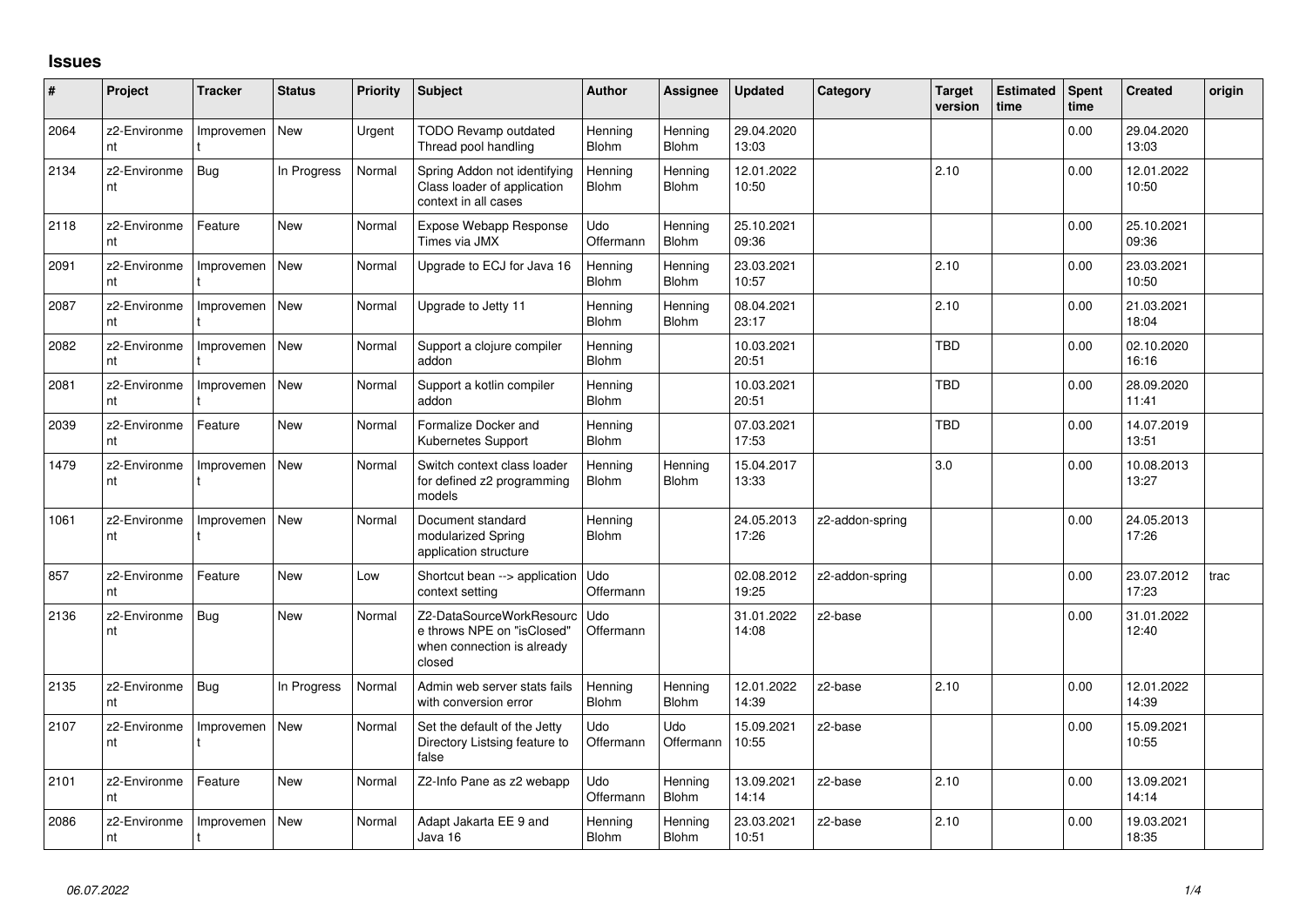| $\#$ | Project            | <b>Tracker</b> | <b>Status</b>       | <b>Priority</b> | <b>Subject</b>                                                                          | <b>Author</b>           | <b>Assignee</b>         | <b>Updated</b>      | Category                    | <b>Target</b><br>version | <b>Estimated</b><br>time | <b>Spent</b><br>time | <b>Created</b>      | origin |
|------|--------------------|----------------|---------------------|-----------------|-----------------------------------------------------------------------------------------|-------------------------|-------------------------|---------------------|-----------------------------|--------------------------|--------------------------|----------------------|---------------------|--------|
| 2083 | z2-Environme<br>nt | Improvemen     | In Progress         | Normal          | Implement a remote CR<br>reducing Clone Efforts with<br><b>GitCR</b>                    | Henning<br>Blohm        | Henning<br><b>Blohm</b> | 11.07.2021<br>10:59 | z2-base                     | 2.10                     |                          | 0.00                 | 15.01.2021<br>14:52 |        |
| 2060 | z2-Environme<br>nt | Bug            | <b>New</b>          | Normal          | Eclipsoid server-side does<br>not respond with correct z2<br>version at connection test | Hennina<br>Blohm        | Henning<br><b>Blohm</b> | 11.07.2021<br>16:28 | z2-base                     | 2.10                     |                          | 0.00                 | 15.03.2020<br>23:34 |        |
| 1961 | z2-Environme<br>nt | Improvemen     | To Be<br>Documented | Normal          | Document distribution<br>exporter                                                       | Henning<br><b>Blohm</b> | Henning<br><b>Blohm</b> | 07.03.2021<br>17:53 | z2-base                     | <b>TBD</b>               |                          | 0.00                 | 21.12.2016<br>09:56 |        |
| 852  | z2-Environme<br>nt | Feature        | <b>New</b>          | Low             | Implement remoting feature<br>for dev repo                                              | Udo<br>Offermann        |                         | 25.09.2012<br>20:42 | z2-base                     |                          |                          | 0.00                 | 23.07.2012<br>17:23 | trac   |
| 849  | z2-Environme<br>nt | Feature        | <b>New</b>          | High            | eclipsoid: Project Validation                                                           | Udo<br>Offermann        |                         | 15.04.2014<br>14:36 | z2-base-tools-eclip<br>soid | 3.0                      |                          | 0.00                 | 23.07.2012<br>17:23 | trac   |
| 2119 | z2-Environme<br>nt | Bug            | In Progress         | Normal          | <b>Eclipsoid Version Resolve</b><br>(incorrectly) assumes an int<br>response            | Henning<br><b>Blohm</b> |                         | 27.10.2021<br>21:34 | z2-base-tools-eclip<br>soid |                          |                          | 0.00                 | 25.10.2021<br>12:57 |        |
| 2108 | z2-Environme<br>nt | Bug            | In Progress         | Normal          | z2-resolve failed with<br>exception when no z2<br>modules are present                   | Udo<br>Offermann        | Udo<br>Offermann        | 16.09.2021<br>14:27 | z2-base-tools-eclip<br>soid |                          |                          | 0.00                 | 16.09.2021<br>14:27 |        |
| 2106 | z2-Environme<br>nt | Bug            | Feedback            | Normal          | IntelliJ z2-plugin throws<br>exception when pinging z2                                  | Udo<br>Offermann        | Udo<br>Offermann        | 15.09.2021<br>18:02 | z2-base-tools-eclip<br>soid |                          |                          | 0.00                 | 15.09.2021<br>10:29 |        |
| 2094 | z2-Environme<br>nt | Improvemen     | <b>New</b>          | Normal          | Z2-Resolve must not sync                                                                | Udo<br>Offermann        | Udo<br>Offermann        | 29.03.2021<br>13:47 | z2-base-tools-eclip<br>soid |                          |                          | 0.00                 | 29.03.2021<br>13:47 |        |
| 2070 | z2-Environme<br>nt | Improvemen     | <b>New</b>          | Normal          | Eclipsoid dependency view<br>to include test references                                 | Henning<br><b>Blohm</b> | Udo<br>Offermann        | 11.07.2021<br>16:27 | z2-base-tools-eclip<br>soid | 2.10                     |                          | 0.00                 | 11.05.2020<br>12:53 |        |
| 1940 | z2-Environme<br>nt | Improvemen     | <b>New</b>          | Normal          | outdated copyright notice in<br>Eclipsoid when installing in<br>eclipse                 | Henning<br><b>Blohm</b> | Udo<br>Offermann        | 11.07.2021<br>10:58 | z2-base-tools-eclip<br>soid | 2.10                     |                          | 0.00                 | 31.01.2016<br>18:45 |        |
| 1935 | z2-Environme<br>nt | Feature        | <b>New</b>          | Normal          | z2-plugin showing arming<br>state on modules in project<br>view pane                    | Udo<br>Offermann        | Udo<br>Offermann        | 11.07.2021<br>10:58 | z2-base-tools-eclip<br>soid | 2.10                     |                          | 0.00                 | 14.11.2015<br>15:30 |        |
| 1934 | z2-Environme<br>nt | Feature        | <b>New</b>          | Normal          | z2-plugin "localhost mode"                                                              | Udo<br>Offermann        | Udo<br>Offermann        | 13.11.2015<br>10:32 | z2-base-tools-eclip<br>soid | 3.0                      |                          | 0.00                 | 13.11.2015<br>10:32 |        |
| 1933 | z2-Environme<br>nt | Feature        | <b>New</b>          | Normal          | z2-resolve should not<br>replace unchanged files                                        | Udo<br>Offermann        | Udo<br>Offermann        | 11.07.2021<br>10:58 | z2-base-tools-eclip<br>soid | 2.10                     |                          | 0.00                 | 13.11.2015<br>10:14 |        |
| 1932 | z2-Environme<br>nt | Feature        | <b>New</b>          | Normal          | Selectable SVN version                                                                  | <b>Udo</b><br>Offermann | Udo<br>Offermann        | 31.12.2019<br>10:04 | z2-base-tools-eclip<br>soid | <b>TBD</b>               |                          | 0.00                 | 13.11.2015<br>10:04 |        |
| 1931 | z2-Environme<br>nt | Feature        | <b>New</b>          | Normal          | z2-plugin on IntelliJ14                                                                 | Udo<br>Offermann        | Udo<br>Offermann        | 13.11.2015<br>10:02 | z2-base-tools-eclip<br>soid | 3.0                      |                          | 0.00                 | 13.11.2015<br>10:02 |        |
| 1922 | z2-Environme<br>nt | Bug            | <b>New</b>          | Normal          | Eclipsoid info views not<br>working in Eclipse > Kepler                                 | Henning<br>Blohm        | Udo<br>Offermann        | 14.09.2015<br>09:53 | z2-base-tools-eclip<br>soid |                          |                          | 0.00                 | 10.09.2015<br>13:18 |        |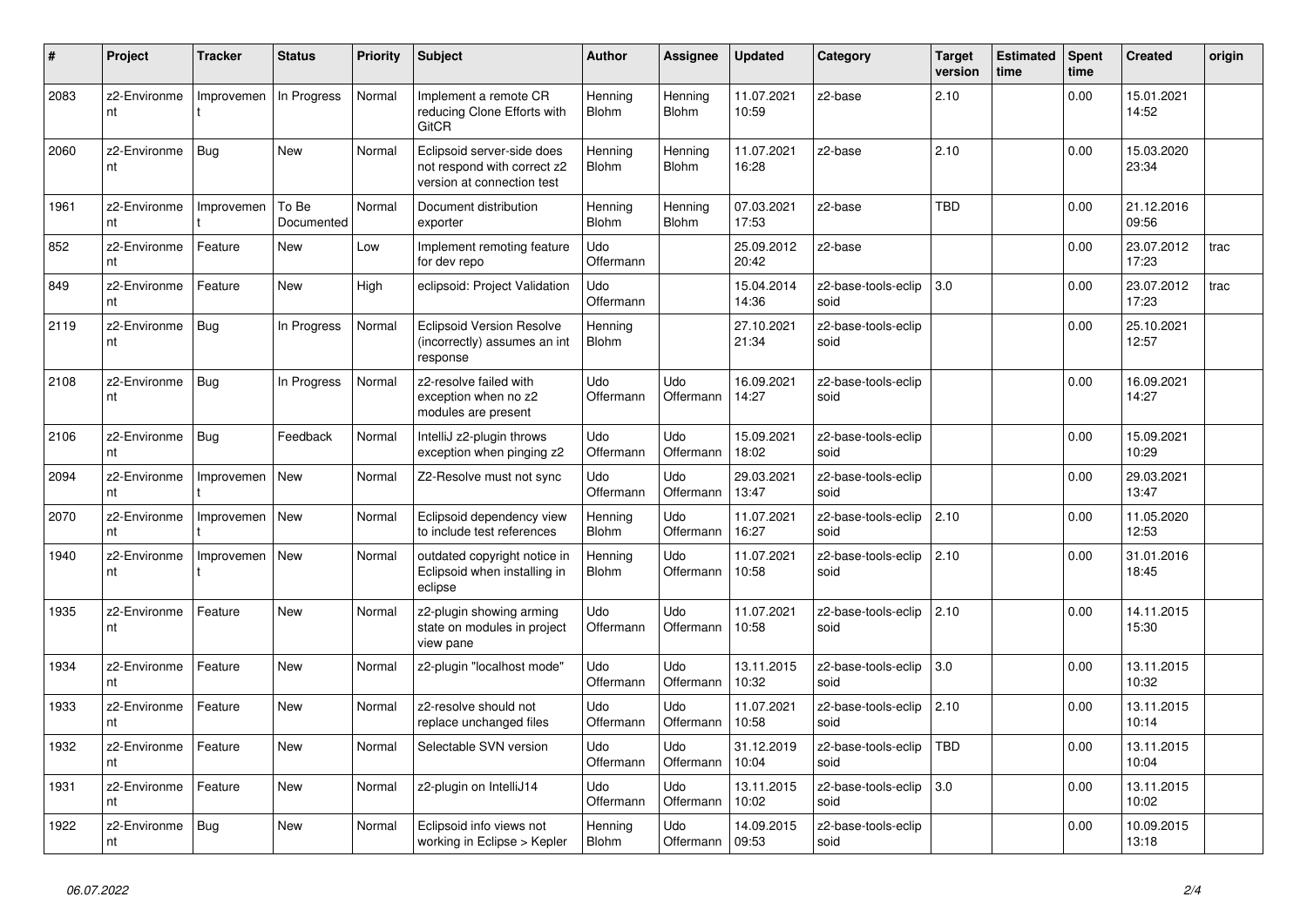| #    | Project            | <b>Tracker</b> | <b>Status</b> | <b>Priority</b> | <b>Subject</b>                                                                                     | <b>Author</b>           | Assignee                | <b>Updated</b>      | Category                    | <b>Target</b><br>version | <b>Estimated</b><br>time | Spent<br>time | <b>Created</b>      | origin |
|------|--------------------|----------------|---------------|-----------------|----------------------------------------------------------------------------------------------------|-------------------------|-------------------------|---------------------|-----------------------------|--------------------------|--------------------------|---------------|---------------------|--------|
| 1866 | z2-Environme<br>nt | Feature        | In Progress   | Normal          | IntelliJ z2-plugin: add z2 info<br>views                                                           | <b>Udo</b><br>Offermann | Udo<br>Offermann        | 28.01.2015<br>10:35 | z2-base-tools-eclip<br>soid | 3.0                      |                          | 0.00          | 04.12.2014<br>16:51 |        |
| 946  | z2-Environme<br>nt | Feature        | <b>New</b>    | Normal          | Eclipsoid - provide an<br>API-View displaying all APIs<br>provided by a Java                       | Udo<br>Offermann        | Udo<br>Offermann        | 15.04.2014<br>14:36 | z2-base-tools-eclip<br>soid | 3.0                      |                          | 0.00          | 23.10.2012<br>12:10 |        |
| 2126 | z2-Environme<br>nt | Bug            | <b>New</b>    | High            | Deadlock in Component<br><b>Building</b>                                                           | Henning<br><b>Blohm</b> | Henning<br><b>Blohm</b> | 16.01.2022<br>17:47 | z2-core                     | 2.10                     |                          | 0.00          | 29.11.2021<br>18:53 |        |
| 2097 | z2-Environme<br>nt | Bug            | Feedback      | High            | Java Component Timestamp<br>Dependency Map uses<br>wrong timestamp location on<br>Dependency Check | Henning<br><b>Blohm</b> | Henning<br><b>Blohm</b> | 25.07.2021<br>01:01 | z2-core                     |                          |                          | 0.00          | 24.07.2021<br>00:29 |        |
| 2133 | z2-Environme<br>nt | <b>Bug</b>     | <b>New</b>    | Normal          | GitCR ignoring offline mode<br>for initial clone                                                   | Henning<br><b>Blohm</b> | Henning<br><b>Blohm</b> | 30.12.2021<br>21:34 | z2-core                     | 2.10                     |                          | 0.00          | 30.12.2021<br>21:34 |        |
| 2131 | z2-Environme<br>nt | Feature        | In Progress   | Normal          | Release v2.9.1b                                                                                    | Henning<br><b>Blohm</b> | Henning<br><b>Blohm</b> | 20.12.2021<br>18:53 | z2-core                     | 2.9.1 <sub>b</sub>       |                          | 0.00          | 20.12.2021<br>18:53 |        |
| 2079 | z2-Environme<br>nt | Improvemen     | <b>New</b>    | Normal          | Devise a method to reduce<br>dependencies                                                          | Henning<br>Blohm        | Henning<br>Blohm        | 18.08.2020<br>15:34 | z2-core                     | <b>TBD</b>               |                          | 0.00          | 18.08.2020<br>15:34 |        |
| 2078 | z2-Environme<br>nt | Improvemen     | <b>New</b>    | Normal          | Drop gitcr compatibility<br>handling of<br>refs/remotes/origin/                                    | Henning<br>Blohm        | Henning<br><b>Blohm</b> | 18.08.2021<br>22:57 | z2-core                     | 2.10                     |                          | 0.00          | 14.08.2020<br>20:28 |        |
| 2067 | z2-Environme<br>nt | Improvemen     | <b>New</b>    | Normal          | Add static lookup utility<br>methods to<br>IComponentsLookup,<br>IComponentsManager etc.           | Henning<br>Blohm        | Henning<br><b>Blohm</b> | 11.07.2021<br>11:56 | z2-core                     | 2.10                     |                          | 0.00          | 02.05.2020<br>10:22 |        |
| 2066 | z2-Environme<br>nt | Improvemen     | <b>New</b>    | Normal          | Make X type-safely<br>extensible                                                                   | Henning<br><b>Blohm</b> | Henning<br><b>Blohm</b> | 11.03.2021<br>21:32 | z2-core                     | <b>TBD</b>               |                          | 0.00          | 02.05.2020<br>10:18 |        |
| 2062 | z2-Environme<br>nt | Bug            | <b>New</b>    | Normal          | Sync not completing<br>correctly when repo<br>definition itself is updated.                        | Henning<br>Blohm        | Henning<br><b>Blohm</b> | 11.07.2021<br>10:58 | z2-core                     | 2.10                     |                          | 0.00          | 22.04.2020<br>16:49 |        |
| 2059 | z2-Environme<br>nt | Improvemen     | In Progress   | Normal          | Enhance standard module<br>layout for better reload<br>performance due to impl<br>updates.         | Henning<br><b>Blohm</b> | Henning<br><b>Blohm</b> | 11.07.2021<br>16:27 | z2-core                     | 2.10                     |                          | 0.00          | 15.03.2020<br>18:07 |        |
| 2026 | z2-Environme<br>nt | Improvemen     | <b>New</b>    | Normal          | Add more performance<br>logging data                                                               | Henning<br><b>Blohm</b> | Henning<br><b>Blohm</b> | 11.07.2021<br>10:58 | z2-core                     | 2.10                     |                          | 0.00          | 27.12.2018<br>11:47 |        |
| 1746 | z2-Environme<br>nt | Improvemen     | <b>New</b>    | Normal          | Support materialization of<br>Maven artifacts<br>(component/module name<br>escaping)               | Henning<br>Blohm        | Henning<br><b>Blohm</b> | 12.11.2014<br>19:21 | z2-core                     | 3.0                      |                          | 0.00          | 18.05.2014<br>21:24 |        |
| 819  | z2-Environme<br>nt | Improvemen     | <b>New</b>    | Normal          | Encrypt passwords in config                                                                        | Udo<br>Offermann        |                         | 30.03.2013<br>12:13 | z2-core                     |                          |                          | 0.00          | 23.07.2012<br>17:22 |        |